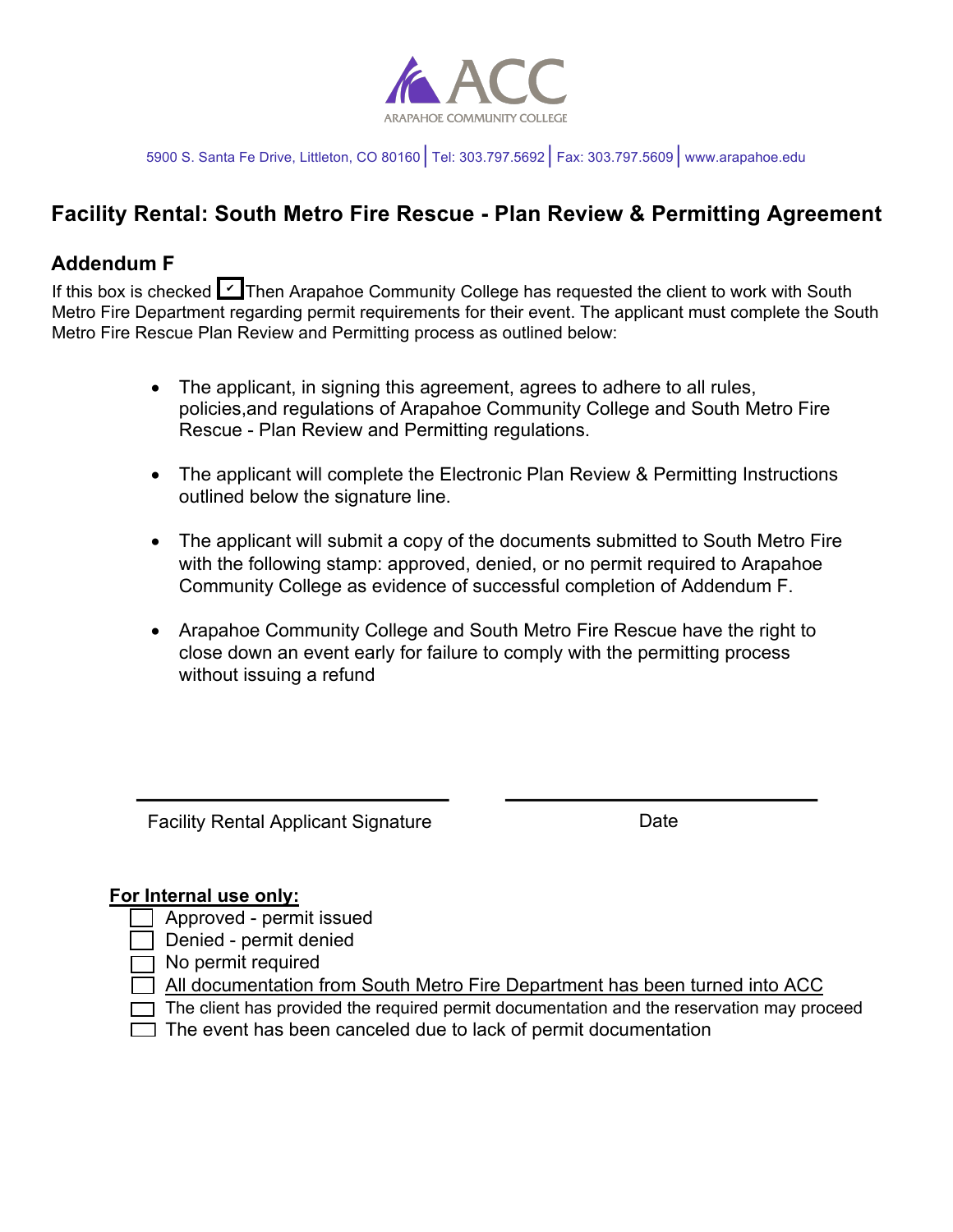

# Welcome to South Metro Fire Rescue's Fire Marshal's Office

# Electronic Plan Review & Permitting Instructions

### *Plan review and permitting is 100% electronic eliminating the need to visit our office.*

All aspects pertaining to your project will be performed after logging in to your account. Tasks can be performed from your laptop or desktop computer (and some portable devices). You will be able to:

- **Submit plansfor review.** Note: **Individual pages must be combined into one pdf document.**
- **Monitorstatus of yoursubmittal**
- **Pay fees**
- **Access your approved plansset and construction permit to print and place on the job site**
- **Schedule Inspections Note: If you are requesting an inspection to take occur outside the hours of 7:30 a.m.‐4:00 p.m., Monday-Friday, please contact either Permit Coordinator:** 
	- **Vikki Seela at 720‐989‐2238 [\(vikki.seela@southmetro.org\)](mailto:vikki.seela@southmetro.org)**
	- **Cathy Smith, 720-989-2237 (cathy.smith@southmetro.org)**

(Note: Automatic notification of SMFRA approval to building departments **does not occur.)**

### **TO BEGIN:**

### **Open our website at:**

### **[www.southmetro.org](http://www.southmetro.org/) and click Electronic Plans Submittal on the left.**

*The following browsers are recommended, and pop up blockers must be turned off. If you are having trouble submitting from a* smart *phone or tablet, it is recommended you use a laptop or desktop computer:*

Microsoft Windows Internet Explorer 10 (32 bit) Microsoft Windows Internet Explorer 11 (32 bit) Firefox 29 Safari 6 in Mac OS X 10.8 Google Chrome 34 Opera 21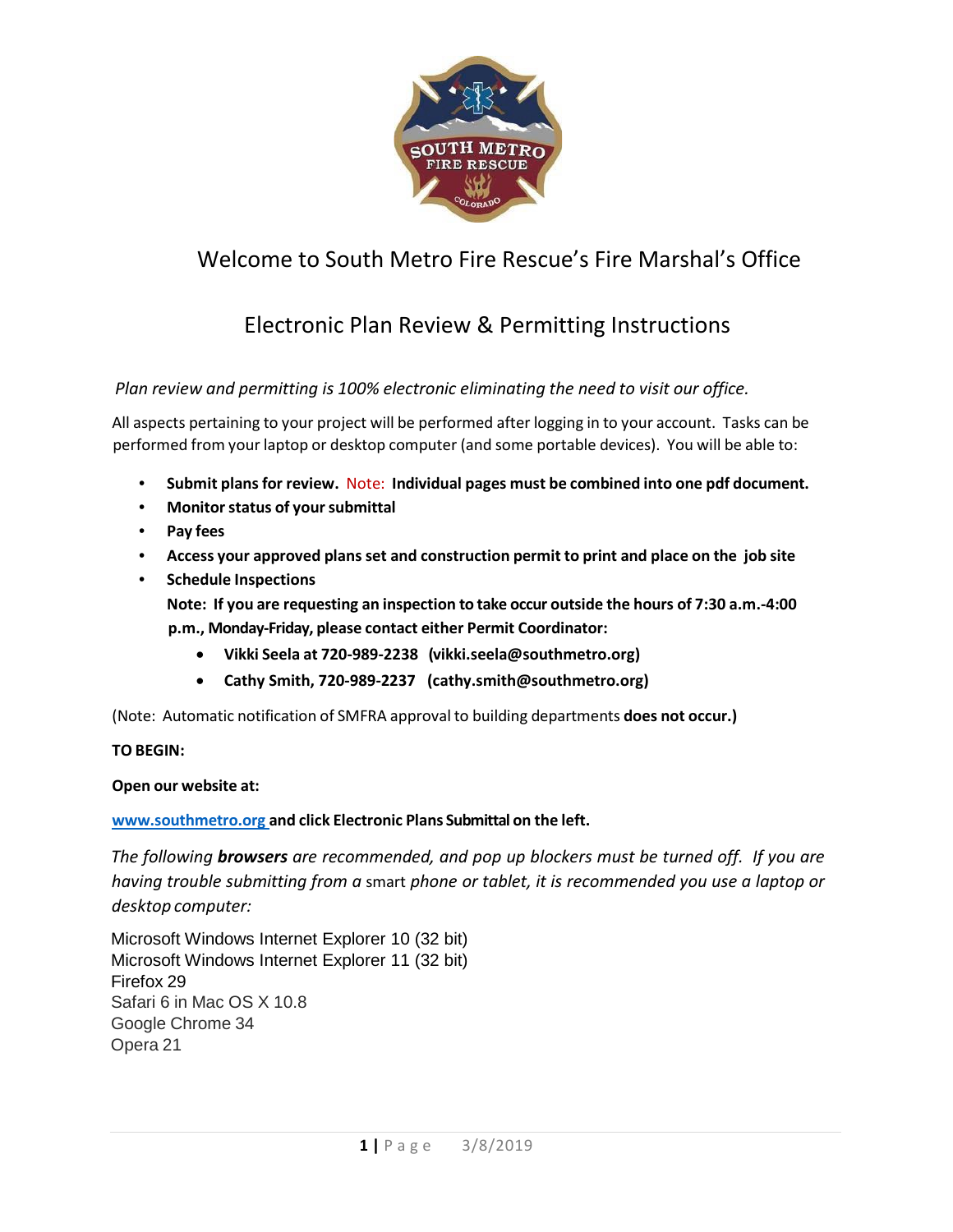# Account Creation:

You will be required to create an account with our system prior to being able to perform any of the functions listed above. **Please note, you must only create ONE (1) account for each user asthis becomes a unique user ID to our system and if multiple accounts are created, you will lose functionality in the system.**

User ID's and password are unique. Project managers working for the same company must create their own accounts, since email addresses and phone numbers are required fields in account creation. You may add others to your submitted records, but they must first have created their own account profile.

If you need to add others to have access to your account (which is necessary if you want them to access records, inspections, etc. on your behalf), click on 'Account Management' at the top, right of the screen. At the bottom of the page, you will see an area to add delegates. Follow the prompts as directed.

# Submitting for Review:

- Log in with your User ID and Password.
- Click "Create a New Permit Application" in the light blue banner that appears on the next window
- Accept the terms and ensure you enable pop-ups (ensure pop-ups are allowed for this site) prior to proceeding, if you have not already.
- Please ensure you select the correct record type category and specific record type as if you select the incorrect type, we must reject your submittal and you will be required to initiate the process again with selecting the correct record type. This will create a delay in our ability to review your project.
- On the Location page, enter only the street numerals and click Search. If the address is not searchable, type in the COMPLETE address and include the Suite number. **At the bottom of the window**, click Continue Application.
- Continue through the remaining pages, following the prompts.
- **If you need a copy of submittal verification for other agencies, you must print the last page indicating you have submitted to our agency.**

# Monitor Status:

The status of your submittal can be monitored continually in the system by logging in with your User ID and password. Choose Search Applications from the small blue box under the word Building, view the records you have submitted and note the **Status. Or, you may click on "Your Assigned Records" and all of your associated records will appear in order for review.**

### **Definitions of Status:**

**Submitted:** A record number will be assigned shortly. This status indicates yoursubmittal has been received and is pending further action by a permit coordinator.

**Pending Review:** The plans have been assigned to a staff member for review.

**Ready to Issue:** Plan review is complete and is waiting for permit fees to be paid. Once fees are paid, the permit will automatically be advanced to the 'Issued' status.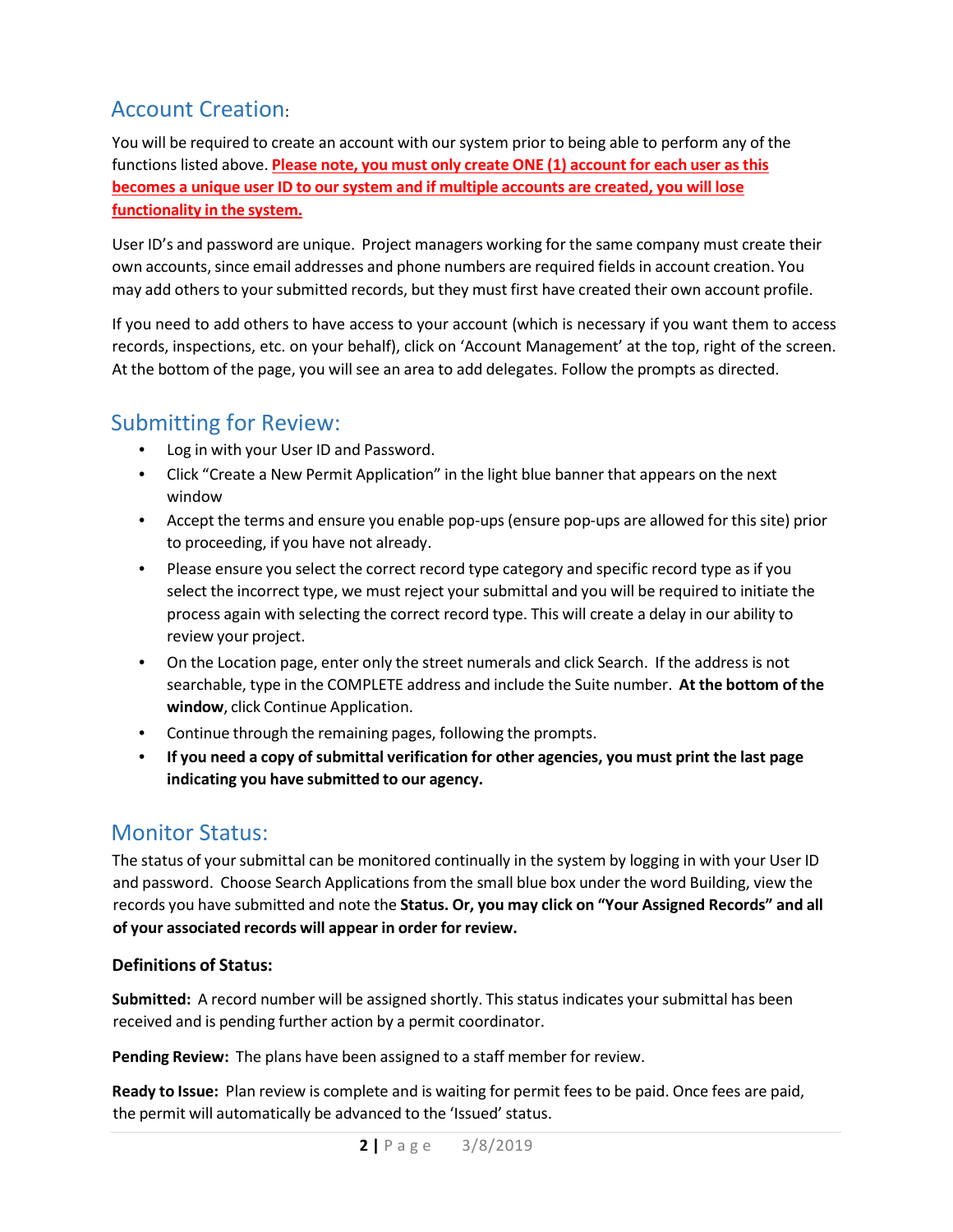**Important**: Permits are issued only to contractors. If you are the designer only, instruct the general or sub‐contractor to create a User Account for their company in the system. After completion, contact Vikki Seela at [vikki.seela@southmetro.org](mailto:vikki.seela@southmetro.org) or 720‐989‐2238, or Cathy Smith at [cathy.smith@southmetro.org](mailto:cathy.smith@southmetro.org) (720-989-2237) to provide contractor information so it can be added to the Construction Permit.

The general or sub-contractor will then log in with their own User ID and password, Search Applications, and click the link which appears to the right of the Record Number to Pay for the permit, print documents and schedule inspections.

**Issued:** This indicates the Permit has been paid for and documents are available for printing and placing on the job site

**Closed:** This status has several definitions. This status indicates the plans may have been rejected or withdrawn, the plan review was disapproved, the record/project has received all required inspections and the permit is closed, or another miscellaneous reason for the record to be closed. **An email will be sent to the email address associated with the Account Profile** providing you with further instructions and if the plan review as disapproved, there will be notations made on the plans themselves (under the 'Attachments' heading for the specific record). Log in, search for the application, click the Record Number, click to the left of the word Attachment, and view plans to look for electronic comments made by the plan reviewer.

# Paying for the Permit, Printing the Approved Plans and Permit Card and Scheduling Inspections:

### **All these functions are performed on the same page:**

- Log in with your User ID and Password.
- On the next window that opens, click on "My Records" in the light blue banner that appears toward the top of the page
- Double-click the records number where it appears in bright turquoise.

#### On the window that opens:

### **To Pay for the Permit:**

Look for the word "Payments" that appears between Record Info and Custom Components.

| Record Info $\blacktriangledown$ | Payments $\blacktriangledown$ | <b>Custom Component</b> |
|----------------------------------|-------------------------------|-------------------------|
|----------------------------------|-------------------------------|-------------------------|

Click the word Fees and continue completing all fields and click "Submit."